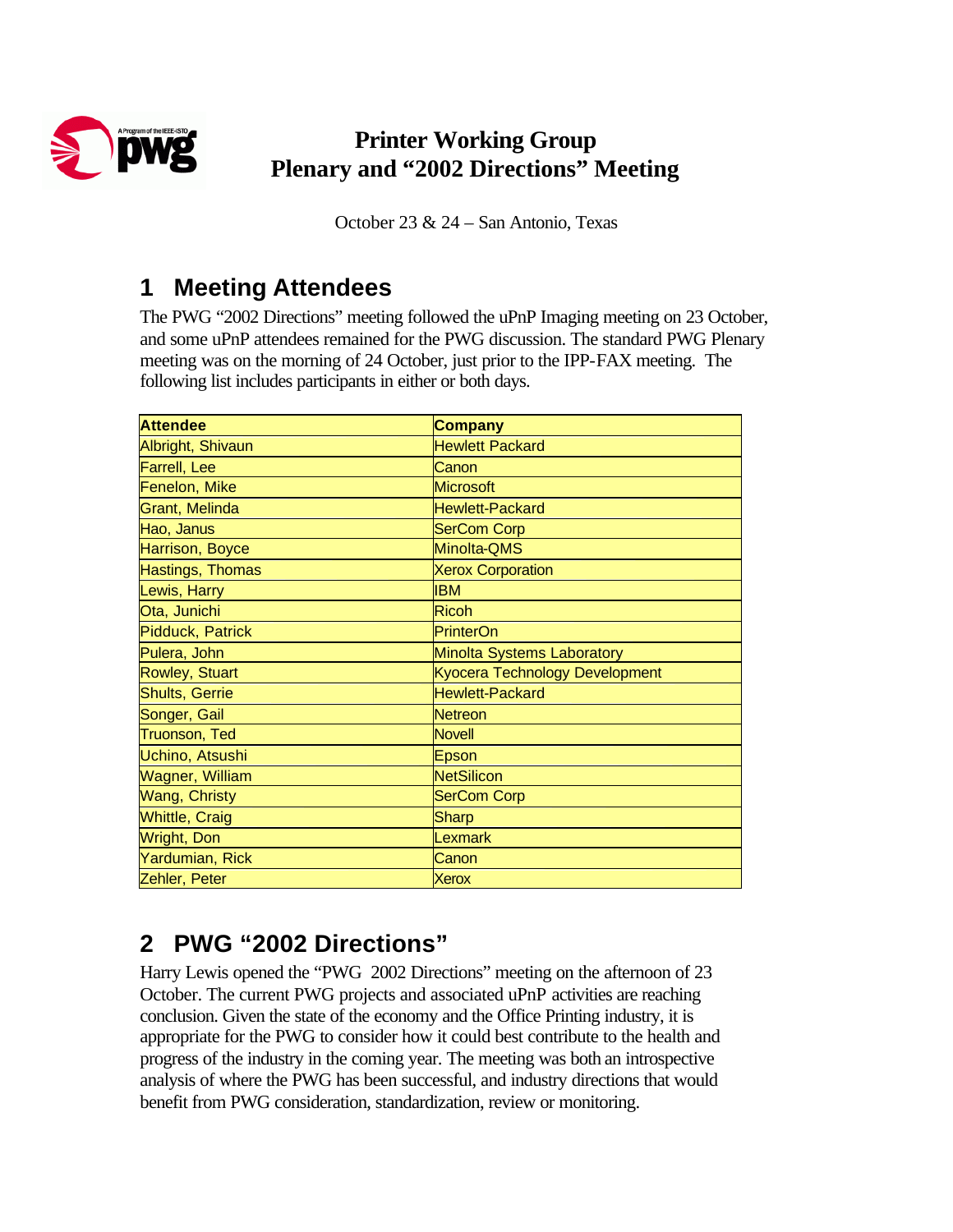## *2.1 Overview*

Harry Lewis presented an overview of the PWG relative to the industry and other industry standards and interest groups.

### **2.1.1 Current PWG Projects**

### **Completed Activities being Maintained**

SNMP

Printer, Finishing, and Job Monitoring MIBs

IPP

Continuing extensions for special purpose printing

### **Active Working Groups or Activities**

UPDF

Specification nearing completion

IPP Fax

Basic Specifications firming up

**General** 

Media Size Names

### **Potential New Activities**

XHTML-Print

Provide a "home" for the fairly well established document

### **2.1.2 Related Printing Industry Efforts and Standard Organizations**

Bluetooth Print SIG Microsoft Universal Plug and Play Java Print API Linux Printing Summit MFPA Print On Demand Initiative (PODi) Universal Printer Pre- PostProcessing Interface (UP3i) (production roll fed printing)protocol and hardware interface CIP4 (JDF) XML representation of workflow, digital printing (JDF- Job Definition Format.) W3C IETF **IEEE**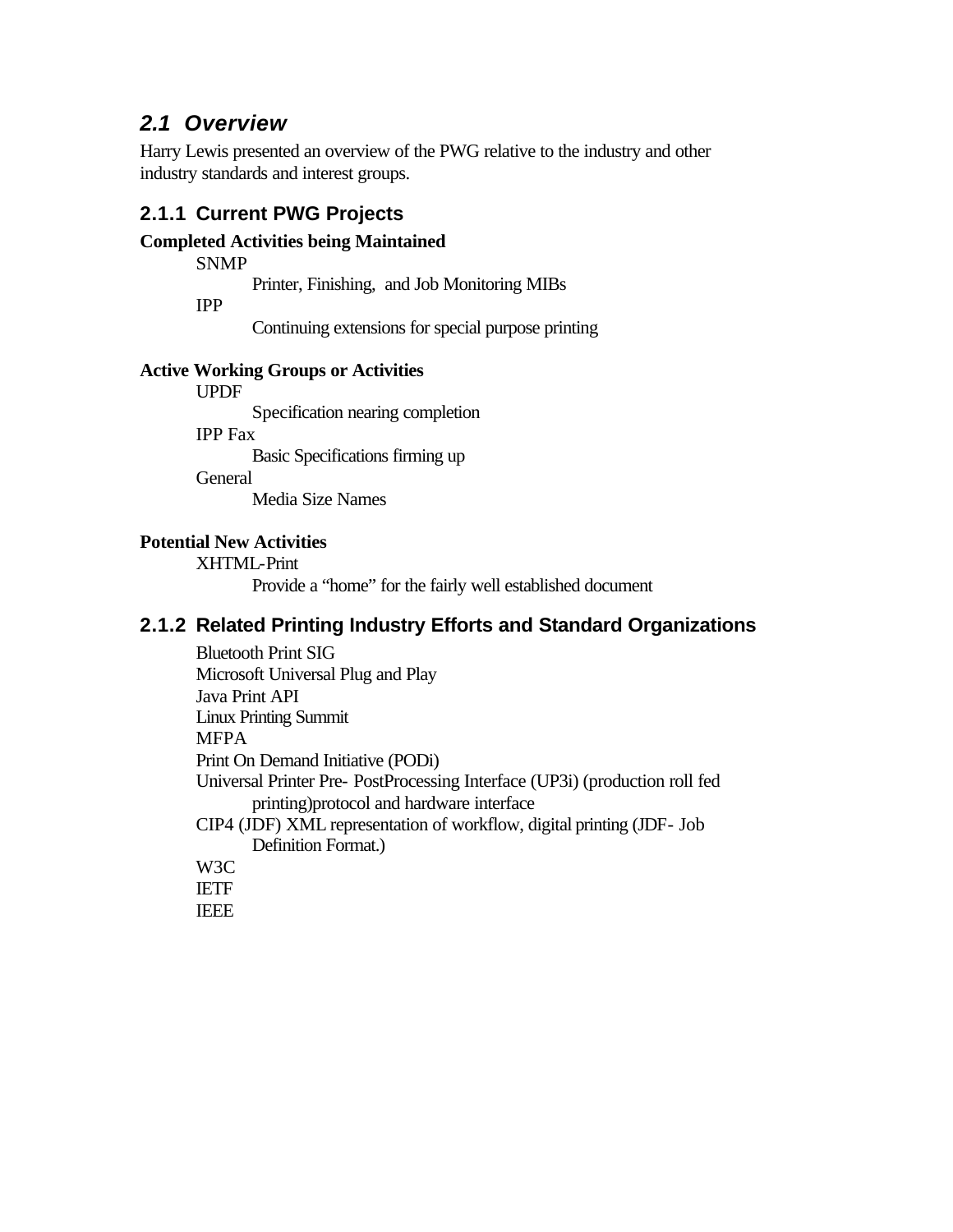### **2.1.3 Related Technology Areas**

**Networking Discovery** Management **Security** Web Services UDDI, WSDL, SOAP Wireless Color

Scope Enterprise Wireless / Mobile Production Digital Press Public Access Operating Systems Windows Linux MAC

## *2.2 PWG Strengths and Weaknesses*

## **2.2.1 Recent PWG Track Record: IPP "Postmortem"**

**"Bad"**

Fuzzy end point Missing the target Firewalls Market Acceptance

**"Good"** Industry Acceptance Influencing Follow-on's

There was some discussion on this, considering both the IPP and earlier activities including the MIB efforts. Various reasons or excuses were offered, including problems of working with the IETF and problems of getting support from the more popular OS suppliers. However, the consensus was that IPP did not provide a total printing solution - Basics of printing are missing – IPP did not address document format, drivers.

The lessons to be learned were considered to be

- Not completing objectives => PWG must define focused objectives
- Industry and environment changing = > PWG we must respond more rapidly and anticipate changes
- Desktop Printer giving way to more general imaging devices=>PWG must strive to overcome the printer-centric perception of the Group, both internally and externally. Perhaps name change?
- Competing groups=> PWG must cooperate and co-ordinate with other groups to avoid propagation of competing standards
- Marketing Deficiencies = > PWG must better understand users' needs beforehand; PWG must understand how to sell the creation after the fact
- PWG Successes  $\Rightarrow$  Success has been in defining semantics
- PWG Deficiencies = > PWG has not provided "Total" solution to the users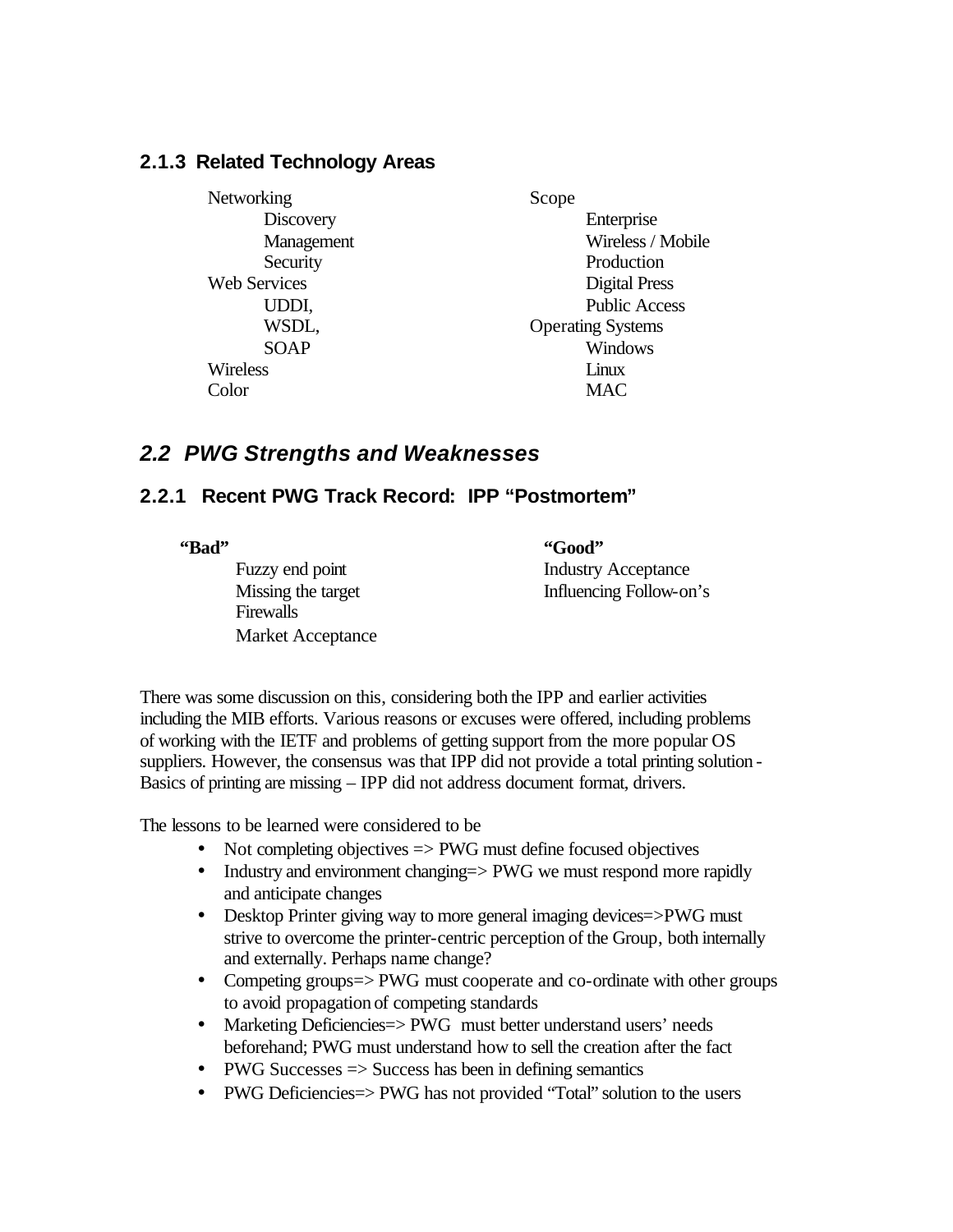## *2.3 Potential New Project Areas*

### **Establishand maintain Infrastructure components for printing**

Media size names, finishes, weights, stiffness SLP Template, LDAP schema, Web Services Definitions Defining templates for services (print, rending, OCR, despeckling) as in UDDI Finish MIME Type of document formats IPP Production attributes for color

### **Device and Usage maintenance and accounting**

Local and remote (network services) semantic and syntax

#### **Validate and insure interoperability**

Map Printing on the latest wave of technology – Influence and Integrate Across different technology activities, (e.g., XHML-

Print)

### **Address Overall solution space**

IPP complete! IPP FAX off/on ramps Print job credentials for audit trails

## *2.4 Summary/Conclusion and Immediate Action Items*

The areas that should be pursued are:

#### **Web Services (New)**

Form PWG "Study Group" Solicit Expert opinion regarding role of WSDL Expand scope pf PWG to be *printing* related functions, where *printing* includes *Scan, Document Format transforms, image enhancement, OCR etc.* 

### **Infrastructure Components**

Media Size names Other Media characteristics LDAP/ SLP MIME registration of document formats

## **Influence and Integrate across technologies**

XHTML-Print (w/g candidate)

Immediate Action Items are: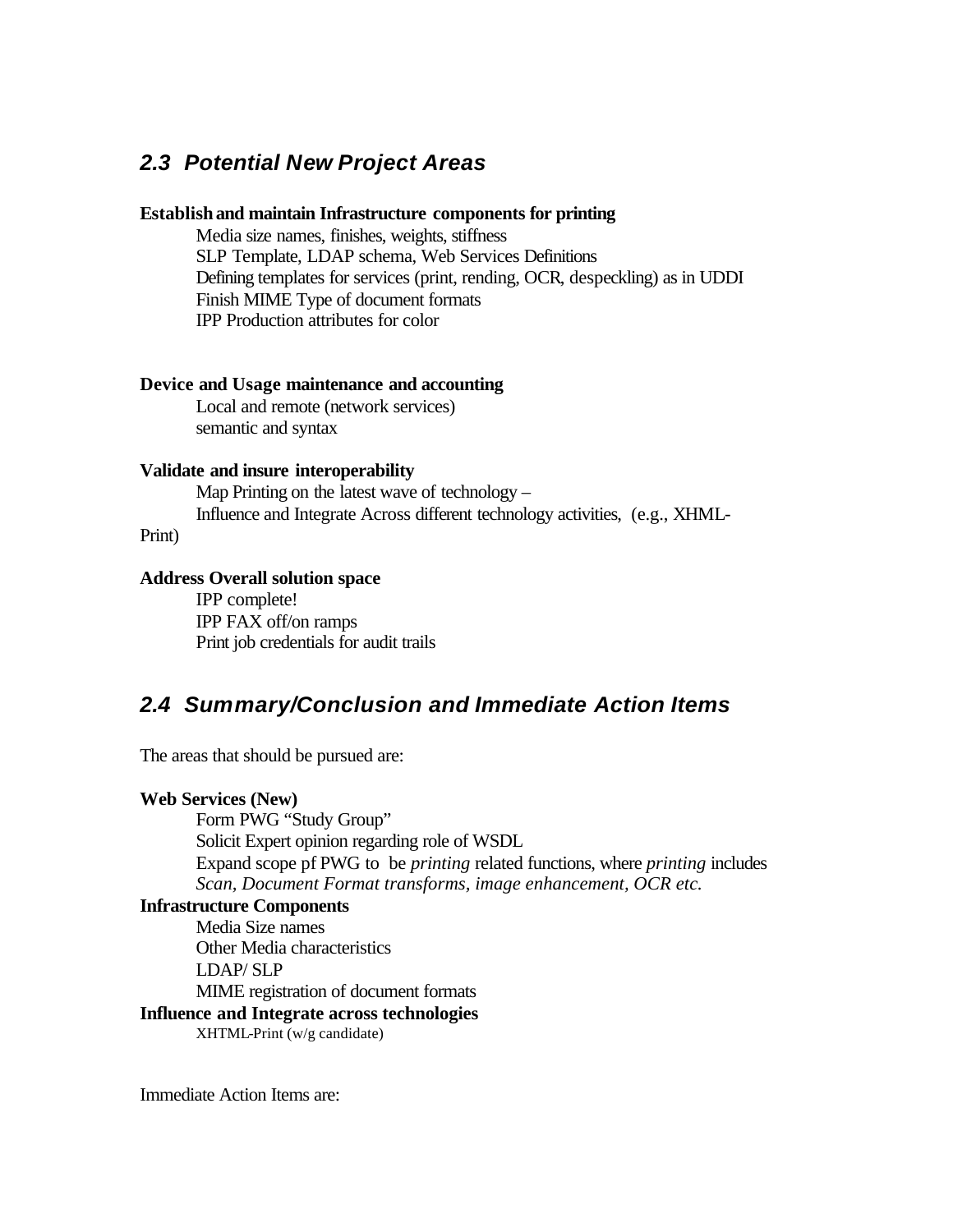### **"Universe of Printing" Matrix**

Generate a matrix characterizing steps in printing , in different environments verses existing solutions and/or groups addressing new solutions. Patrick Pidduck provided an initial draft of this document to Harry Lewis. Harry and Gail Songer are to do first edit and it will eventually be distributed for general group comments.

### **WEB services**

The primary subject of the next PWG meeting is to be WEB services, including the creation of a PWG study group to evaluate impact on *printing,* marketing considerations, functional requirements, etc. The objective is to get one or more experts on the subject to provide presentations and background information at the next meeting.

# **3 Plenary Meeting: Officers, Meeting Schedule, Etc.**

Harry Lewis opened the PWG Plenary meeting at 8:30, 24 October. The new PWG officers, including Harry Lewis, Chairman; Lee Farrell, Vice Chairman; and Bill Wagner, Secretary, have been phased in. Several PWG working groups are at the point of submitting documents for PWG approval. The question of the precise procedure for this came up and is a point that must be resolved. The intention is to have voting at the next plenary session.

The December PWG meeting is cancelled. The next PWG meeting will be held January/February 2002, with the exact date and location to be determined. The Hawaii venue was dropped in favor of a West Coast location in deference to the current austerity modes in the industry. As a result of the "Directions" discussion, Harry proposed the following schedule outline.

| <b>Date</b> | <b>Location</b>          |
|-------------|--------------------------|
| Jan/Feb     | L.A., Las Vegas, Phoenix |
| April       | Boston (Oak)             |
| June        | Chicago                  |
| August      | Seattle                  |
| October     | New Orleans              |
| November    | L A                      |

# **4 Working Group Status Reports**

Each of the Project Chairs (or appointed spokesperson) provided a brief status of the individual PWG projects. Harry Lewis presented a summary of the "2001 Directions" meeting held the previous evening.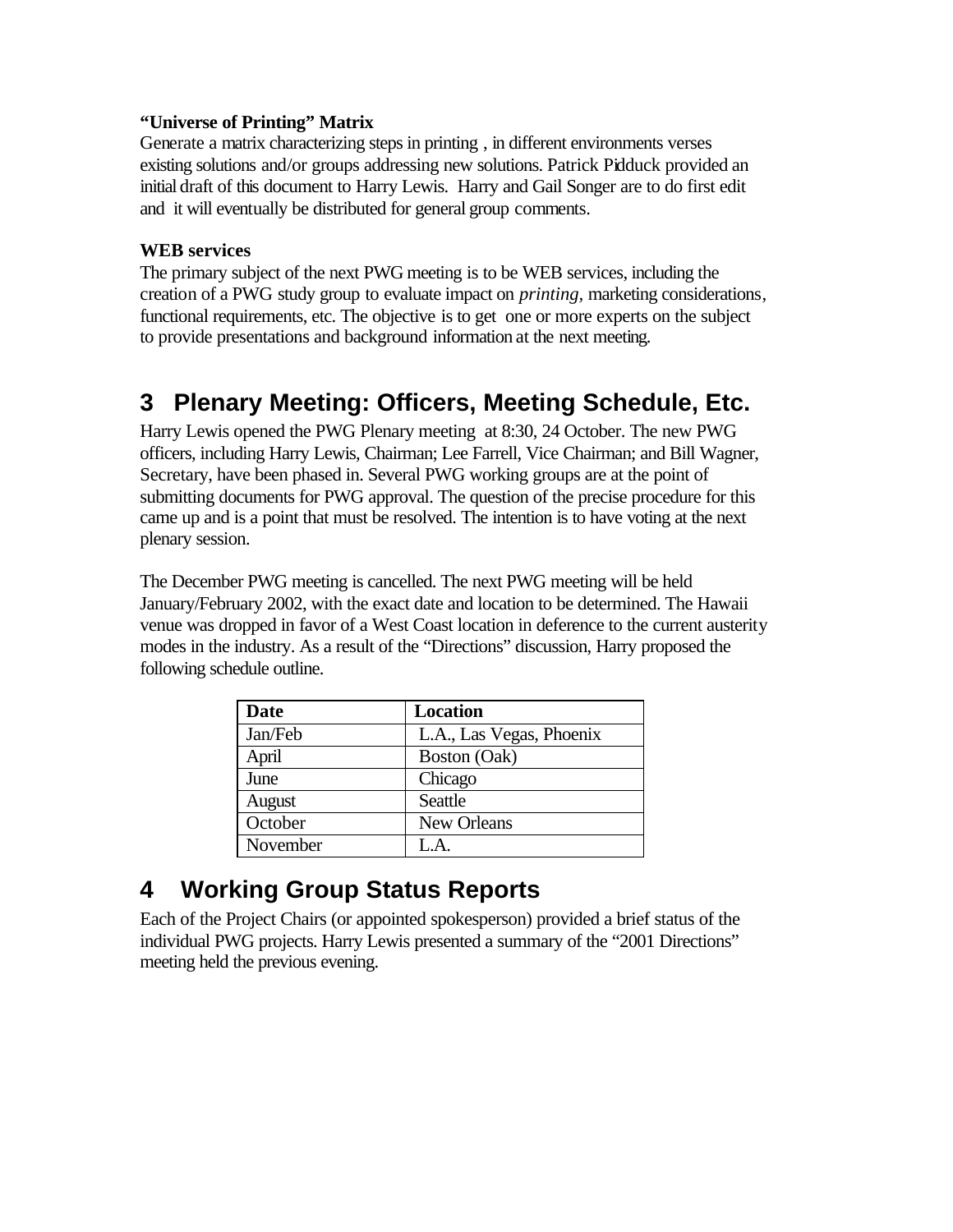## *4.1 IPP Fax*

To clarify the situation, Paul Moore is no longer the Chair of the IPP Fax group. The working group is proceeding with document review, being guided by the by the document editors John Pulera and Tom Hastings. There remains good participation.

Tom Hastings reported that the IPP Fax Protocol, IPP GET, and IFX UIF documents are down to a few issues. Hope to wrap up soon, followed by a Last Call of the IPP Fax documents.

It was the intent of the working group to leverage the TIFF license Adobe has given IETF. Adobe has offered to work with the PWG to resolve licensing issues. However, the Adobe position on TIFF licensing relative to the extensions defined by the I-FAX working group of the IETF must be resolved before the IFF-FAX group can proceed. It is the group's understanding that the last IFAX extensions to TIFF, which are due in November, will include all that the IPP\_FAX group needs. The group will monitor the progress of the license issue between Adobe and the IETF. If a resolution does not appear forthcoming, an alternate format will be considered.

In an associated area, the application/vnd.pwg-multiplexed MIME type has been defined. Harry Lewis will register this with IANA *UPDF*

Norbert Schade, acting group chair for UPDF was not present for the Plenary. Harry Lewis provided the following report on the 22 October UPDF Meeting.

The UPDF Specification is basically complete and is in Working Group "Last Call". The intent is to publish v1 at the April meeting, which is to be held in the Boston Area, sponsored by Oak.

Granite Systems Demonstrated a Windows UPD-based driver GUI PrinterON is considering a PDA interface IBM is applying UDPF to Linux command-line interface

The implementers are converting the UPDF information to a platform or vendor specific binary format for rapid execution rather than parsing the UPDF XML on the fly.

Right now, there is more focus on Device Description vs. Command Sequences.

The Composite features design completed, including "QuickSets" and User Group Administration.

The UPDF group is wondering about the need for security, authentication etc. as part of overall driver installation scheme.

## *4.3 MIBs*

Ron Bergman submitted the following status in absentia: